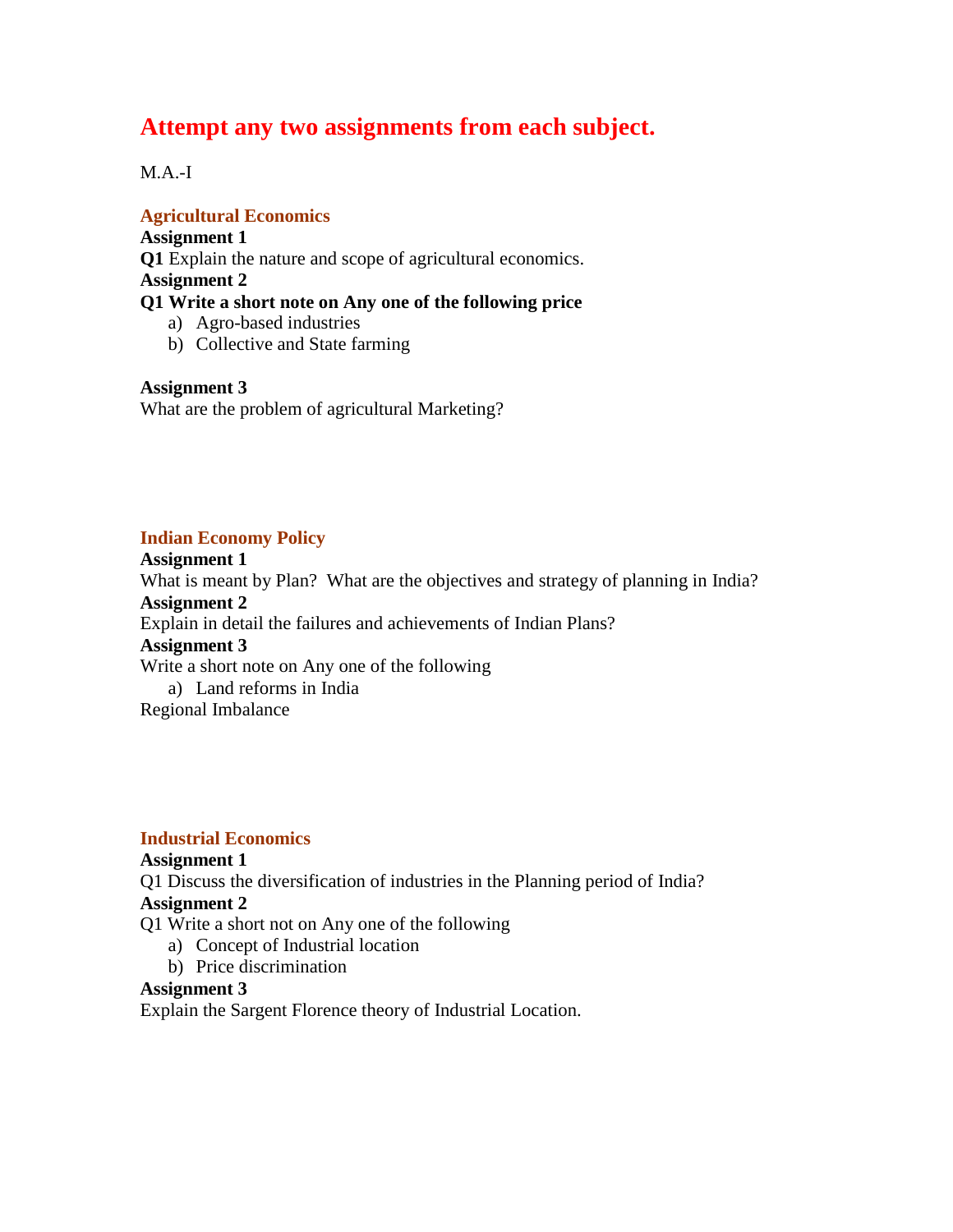### **Micro Economic Analysis**

### **Assignment 1**

Q.1 What do you mean by economic problem? Whatr is the role of price mechanism in a modern economy?

# **Assignment 2**

Q.1 Explain the type of elasticity of demand? What are the types of elasticity of demand?

# **Assignment 3**

Q.1 Write a short note on Any one of the following

- a) Deficiencies of market mechanism
- b) Indifference curve Approach

### **Public Economics**

**Assignment 1** Q1 What is the role of Government in organized society **Assignment 2** What is meant by Public Policy? **Assignment 3**

# **Write a short note on Any one of the following**

a) Planning process Reforms in expenditure budgeting